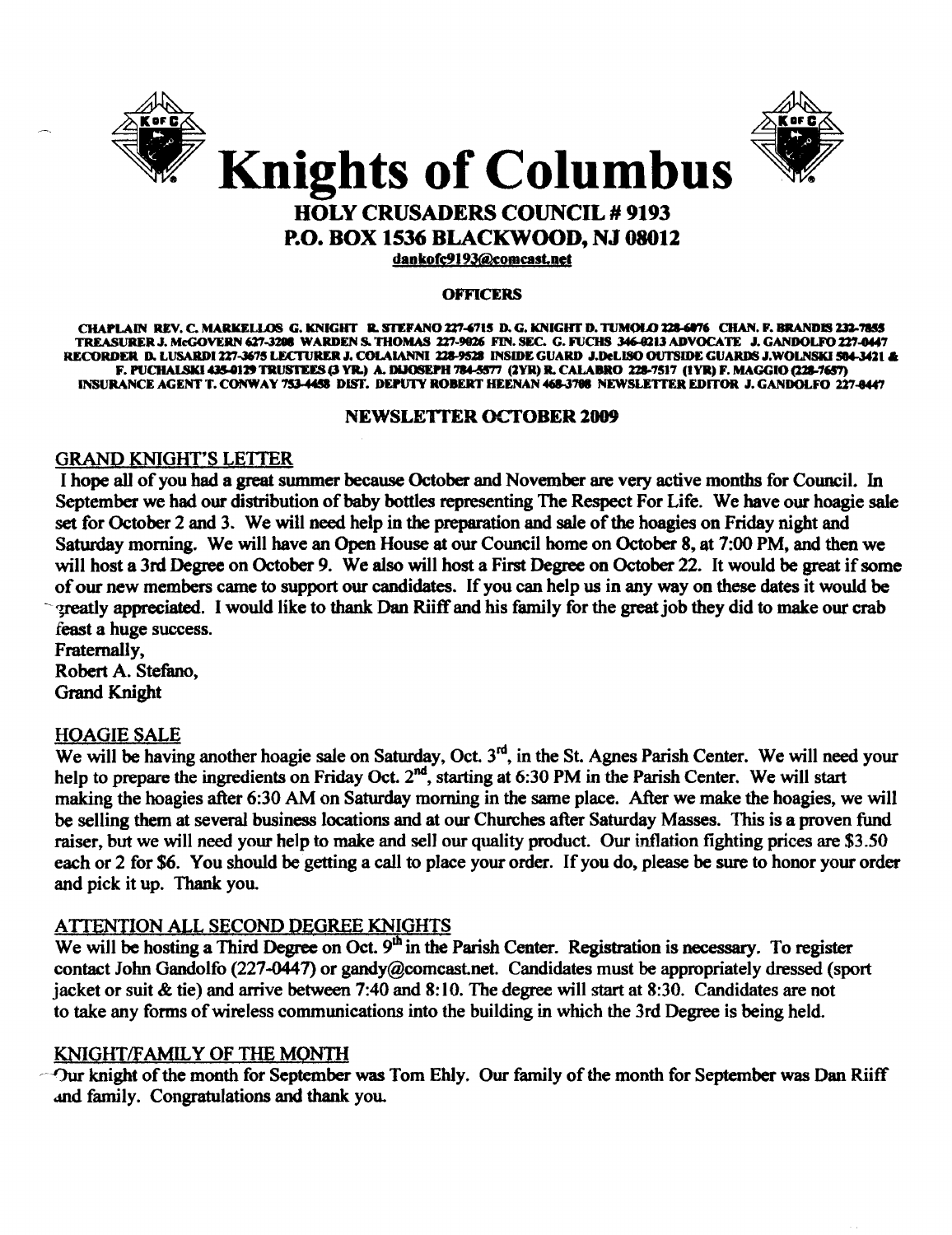## MEMBERSHIP DRJVE

During the weekend of Sept. 26-27, we had our first membership drive of the new Columbian Year. We are very pleased that more of you are bringing in new members. These must be Catholic men, over Big 18 yrs. We all share this responsibility, not just our worthy membership director. We will follow this up with an Open House at 7 PM, on Oct, 8, prior to the start of our monthly meeting. Our Council will host a First Degree at 8 PM, on Oct.  $22<sup>nd</sup>$ , both in the Parish Center.

## 2009 BIG *50150* CHURCH RAFFLE

Included with your newsletter are 5 Big 50/50 Church Raffle Tickets. We are asking you to do your best to sell them in order to ensure the success of the program, support the Church and give your friends an opportunity to win some really generous cash prizes. Tickets are \$25 each or 5 for \$100. The drawing will take place at a Beef & Beer Social to be held on Saturday, November  $14<sup>th</sup>$  in the Parish Center. Don't forget the \$500 early bird prize for \$100 purchases received before October  $15<sup>th</sup>$ .

## CRAB FEAST

On Sept. 19th, Dan Riiff traveled to Maryland and brought back a load of steamed Maryland hard shell crabs to be served up in the St. Agnes Parish Center. 156 tickets were sold and included all the crabs you eat with spaghetti and clams, hot dogs beer and soda, etc. There were many of you that helped with the feast and we thank you all. The feast was also a financial success netting \$1,875 to our treasury.

## KNIGHTS OF COLUMBUS INSURANCE

There are many fine life insurance companies in the marketplace. So why entrust your life insurance needs to the Knights of Columbus? Our core values permeate all levels of our marketing program. Our 'Marketing Code of Ethics' is modeled after the Ten Commandments.

Our ethical principles for marketing are summed up by our Golden Rule: 'In all my professional relationships, I pledge myself to the following rule of conduct: I shall, in light of all conditions surrounding those I serve, render that service which,

under the same circumstances, I would apply to myself. That's what you can expect from your Knights of Columbus agent. I'll be happy to meet with you, at your convenience, to honestly and accurately present all facts necessary for you to make an informed decision. Tom Conway, FICF Field Agent (856) 753-4458

## FIRST FRIDAY ADORATION

Exposition of the Blessed Sacrament will take place in the St. Agnes Chapel on First Friday, October 2<sup>nd,</sup> following the 9:00 AM Mass, continue until-7:00 PM and close with Benediction at 7:00 PM. We are committed to "watch" in half-hour shifts throughout the day. Please try to stop in during the day to spend some time with the Lord.

## IN MEMORIAM

It is our sad duty to report to you the passing of a Brother Knight. Lawrence Dunne died on Sept. 4th. Please keep him and his family in your prayers.

## FOURTH DEGREE NEWS

The Installation of Officers was held on Sept.  $23<sup>rd</sup>$  at St. Agnes Church. Third degree Knights interested in taking the  $4<sup>th</sup>$  Degree, on Nov.  $8<sup>th</sup>$ , should contact Navigator, Tony Porcellini. The Bishop Schad Assembly meets at  $8:00$  PM, on the  $3<sup>rd</sup>$  Wednesday in the Parish Center.

## IMPORTANT DATES

- Oct. 1 Officers Meeting (8 PM Parish Center)
- Oct 2 First Friday (St. Agnes Chapel)
- Oct. 3 Hoagie Sale (Parish Center)
- Oct. 8 Open House (7 PM Parish Center)
- Oct. 8 Council Meeting (8 PM Parish Center)
- Oct. 9 Third Degree (8:30 PM Parish Center)
- Oct. 16 Golf Tournament (Valleybrook)
- Oct. 22 First Degree (8 PM Parish Center)
- Nov. 5 Officers Meeting (8 PM Parish Center)
- Nov. 6 First Friday (St. Agnes Chapel)
- Nov. 12 Council Meeting (parish Center)
- Nov. 14 Social & *50/50* Drawing (parish Center)
- Nov. 26 Thanksgiving Day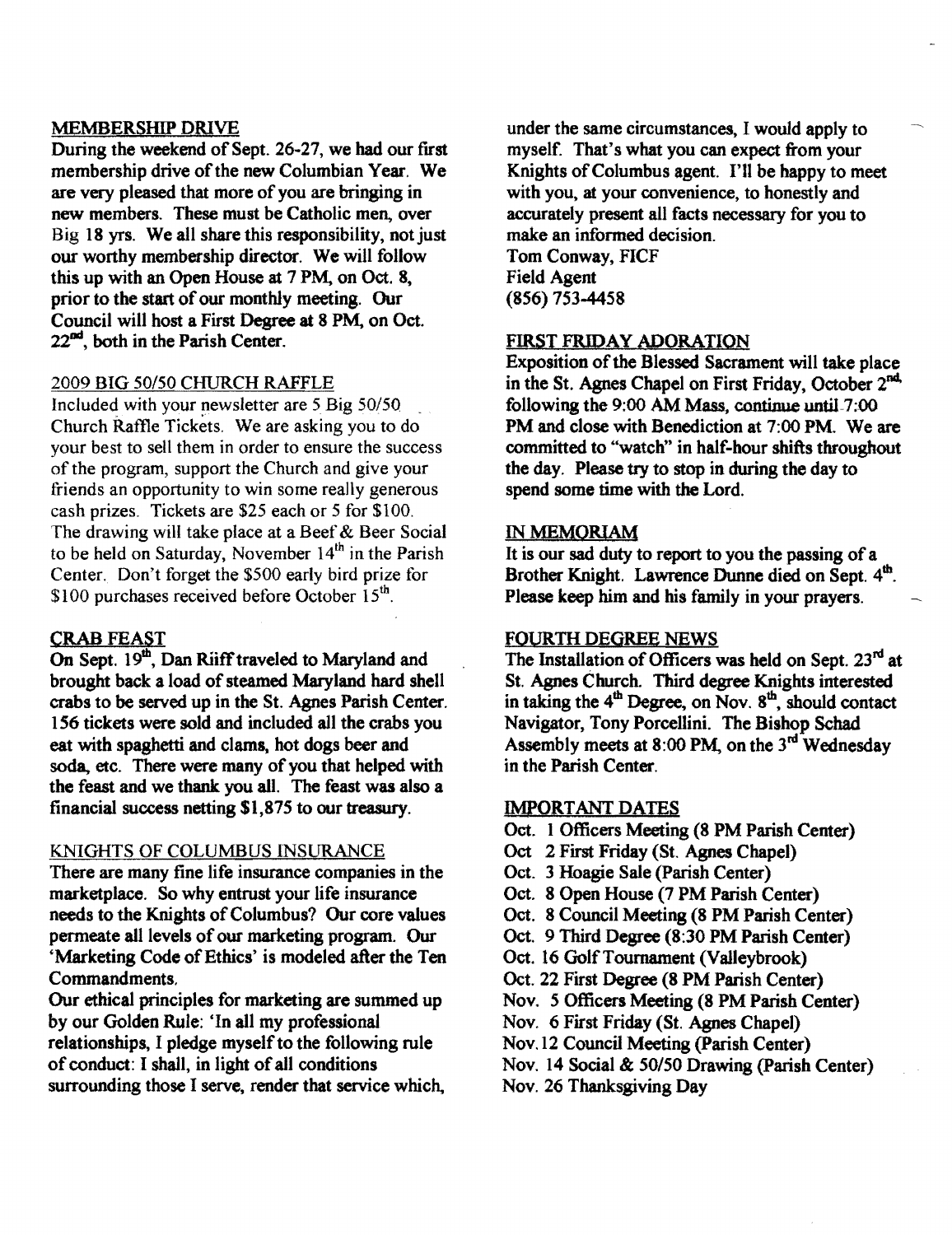#### OCTOBER BIRTHDAYS AND ANNIVERSARIES

The following brothers or members of their families will celebrate their birthdays in October: Mrs. Dolores Aukennan, Frank Brandis, Angelo Cirrincione, Tom Cocco, Tullio DeLiberali, Larry Dinoto, Fred Durso, Mrs. Rose Durso, Nick Fecenko, George Fuchs, George L. Fuchs, Kristen Fuchs, Vince Gallagher & Vince III, Romeo Giannetti, Dave Guido, Jeff Heck, John Heck, Jr., Mrs. Kathy Heim, Brian Higgins, Frank Maggio, Bill Means, Peg O'Connor, Daniel Olaya, Frank Puchalski, Antonio Rowan, Tom Sherlock, John Sirolli, Philip Sirolli, Kailey Tolen, Bill Toner, Charles Woodward, Lee Zane and Eric Zeidler. The following members will celebrate their anniversaries in October: Mr.&: Mrs. Peter Brusco, Mr.&:Mrs. Rich Calabrese, Mr.&Mrs. George DiMarcantonio, Mr.&Mrs. Vince Gallagher, Mr.& Mrs. Joe Mikos, Mr.&Mrs Tony Porcellini and Mr.&Mrs. John Sirolli. CONGRATULATIONS! If we missed someone, contact John Gandolfo (227-0447).

OAKWOOD LAND DEVELOPMENT, INC. NEW HOMES OR ADDITIONS Office: 856-232-8400 x 107 3 SO. BLACK HORSE PIKE Daniel Tumolo - Sales Associate BLACKWOOD, NJ 08012 cell: 609-440-2932 DANIEL J. RUFF, AGENT 374-0234

CEN1URY 21 HEARST REALTV, INC.



THE TRAVEL PORT 1233 BLACK HORSE PIKE BLACKWOOD, NJ 08012 <sup>~</sup>JOHN J. COLAIANNI, JR. PRESIDENT (856) 227·7474 1-800-529-2955 856-232-2911 FAX e-mail:tportinc@verizon.net

MARTIN J. TOLEN MAW, LCSW, SSWS INDIVIDUAL, COUPLE &: FAMlL Y COUNSELING And Child Team Consultations West Berlin, New Jersey 08091 Telepbone(856) 753-7555 Pager (609) 229-1880 Cell (609) 506-6229

REFORM LOGIC, L.L.C. Computer, Network., Web Design and **Hosting Services** Santiago Ponce de Le6n 856-782-3757 sponcedeleon@reformlogic.com. "www.&EFORMLOGIC.com

**KNIGHTS OF COLUMBUS LIFE INSURANCE THOMAS J. CONWAY, JR., FIELD AGENT 2320 MURRAY HILL DRIVE ATCO, NJ 08004 PHONE (856) 753-4458 FAX (856) 753 ..4458**